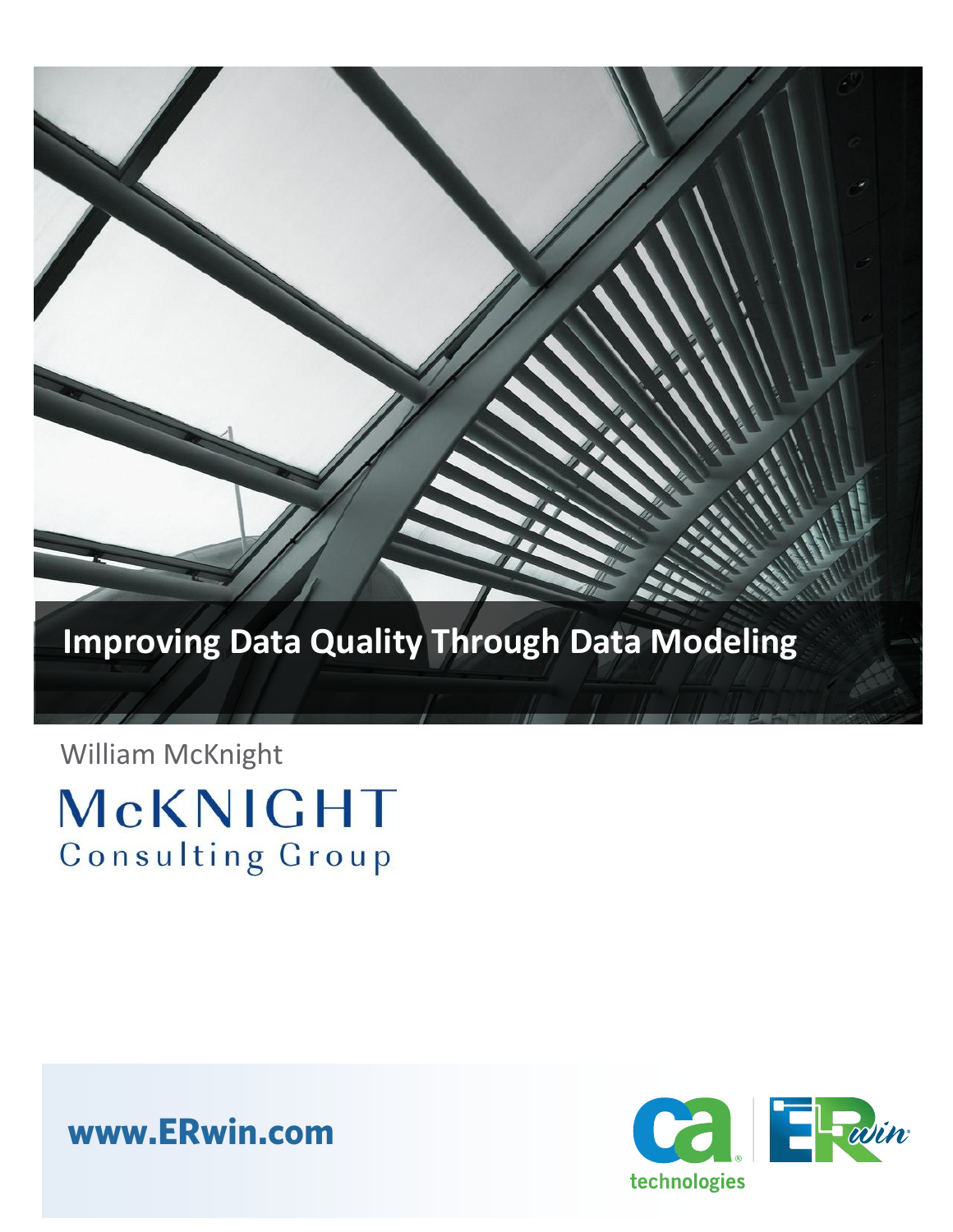### **Table of Contents**

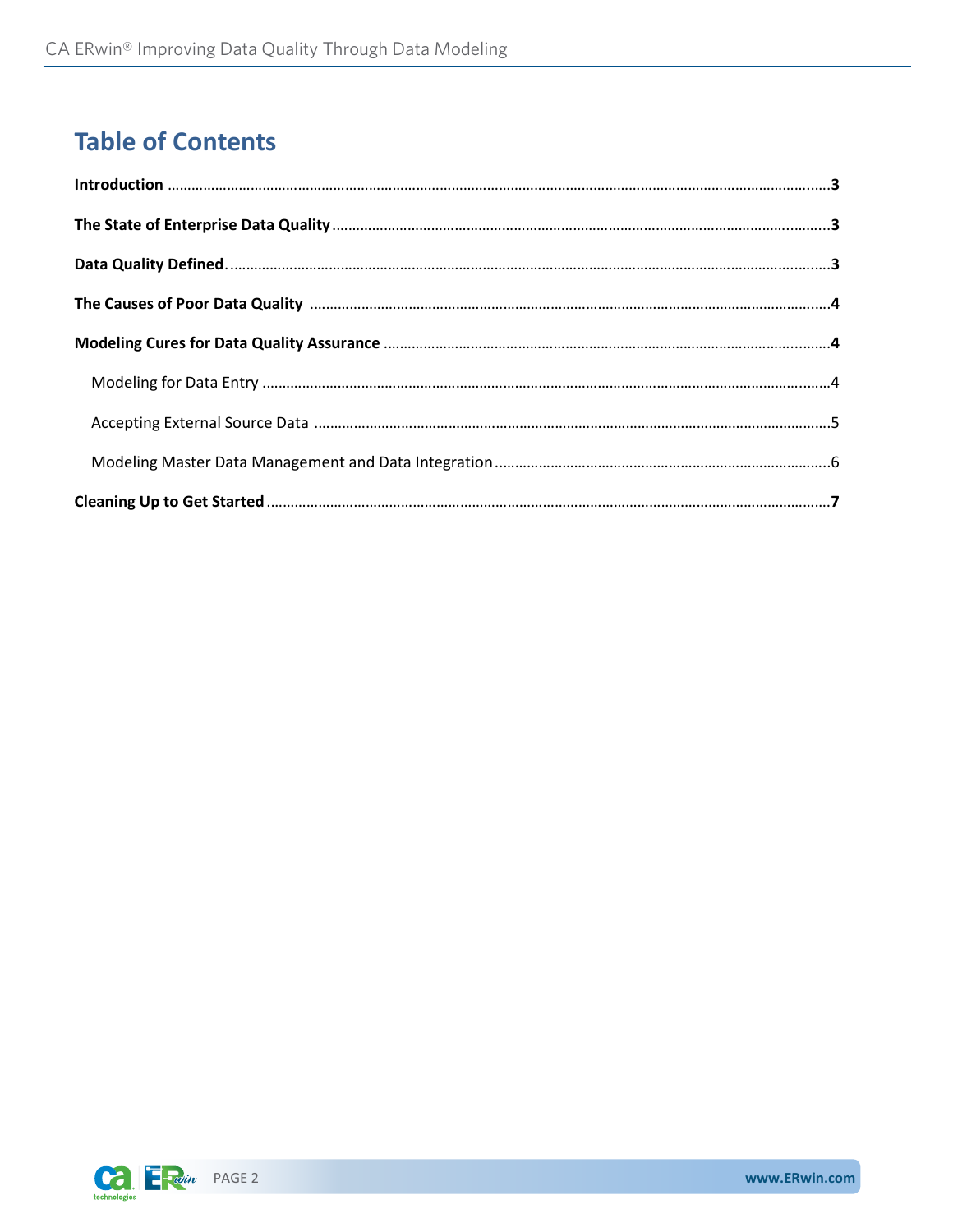#### Introduction

Before you leave for the airport for an international trip, don't forget your passport. As our enterprises begin the inevitable journey to real-time competitiveness, the passport is data quality. Mostly, organizations have treated data quality as something that is assumed to be there. Prevention of quality shortcomings has always been the risk that organizations thought they could get away without. It is the most unanticipated reason for system failure since organizations began building systems. To say the time is now for implementing a data quality program to prepare your business for the present and the future would not be an understatement.

### The State of Enterprise Data Quality

Enterprise data is largely falling short of a standard that makes it possible to utilize in how business will be conducted in the next decade. Most enterprise data is "adequate" for basic operational needs today. It has been brought to standard, through long, slow processes of selectively upgrading the data intake functions of the organization. However, in the decade to come, business will care much more for the data than just ensuring it passes basic data entry standards. It will care that the data has true data quality across the enterprise.

This is based in large part on three certainties:

- 1. Information volume is exploding<sup>1</sup>— This is evident only in our accumulation of data, but also in the information flow into the business, including from third-party sources.
- 2. It is a real-time based business world Opportunities must be realized early, often and accurately
- 3. Information is a key business asset— No matter what business you're in, you're in the business of information; information management is a strong competitive differentiator today.

In the developing business model, the timeliness of decisions is more paramount than ever. Latencies involved in capturing data, analyzing it, making decisions and then taking the requisite action must be eliminated. The appropriate action must flow immediately from the presentation of data into the enterprise. This "new information" must then be weighed against the backdrop of information selected from all the enterprise data ever collected and the appropriate predefined action chosen. When that action involves automation, that will be triggered at this point.

Having the correct information – that is, with data quality – available at all times is essential to this form of business conduct in which there is no time for latencies or extensive analysis. Analysis will become less real-time and more abstracted and will go into the development of systems. The analysis is performed in the engineering of the systems and the data they use. Analytics need to be embedded in processes and to accomplish real-time analytics, and to support this we must have data quality.

This is an event-driven, process-oriented world and quality data will be essential to success. To achieve this data quality, a data model is crucial to understanding the structure and meaning of information. Any data modeler and her models must be prepared on several levels such as the fact that models need to get up and running quicker and they are much more dispersed throughout the organization, well beyond the major operational and analytical systems. Modeling has never been more important. Neither has the quality of data within modeling's structures.

### Data Quality Defined

Data quality is the absence of intolerable defects. It is not the absence of defects. Every enterprise will have those. It is the absence of those defects that see us falling short of a standard that would have real, measurable negative business impact. Those negative effects could see us mistreating customers, stocking shelves erroneously, creating foolish campaigns or missing chances for expansion. Proper data quality management is also a value proposition that will ultimately fall short of perfection, yet provide more value than it costs.

<sup>&</sup>lt;sup>1</sup>According to a study from research firm IDC and storage vendor EMC, data requirements are growing at an annual rate of 60 percent. Today, that figure tops 45 gigabytes for every person, or 281 exabytes total (equivalent to 281 billion GB).

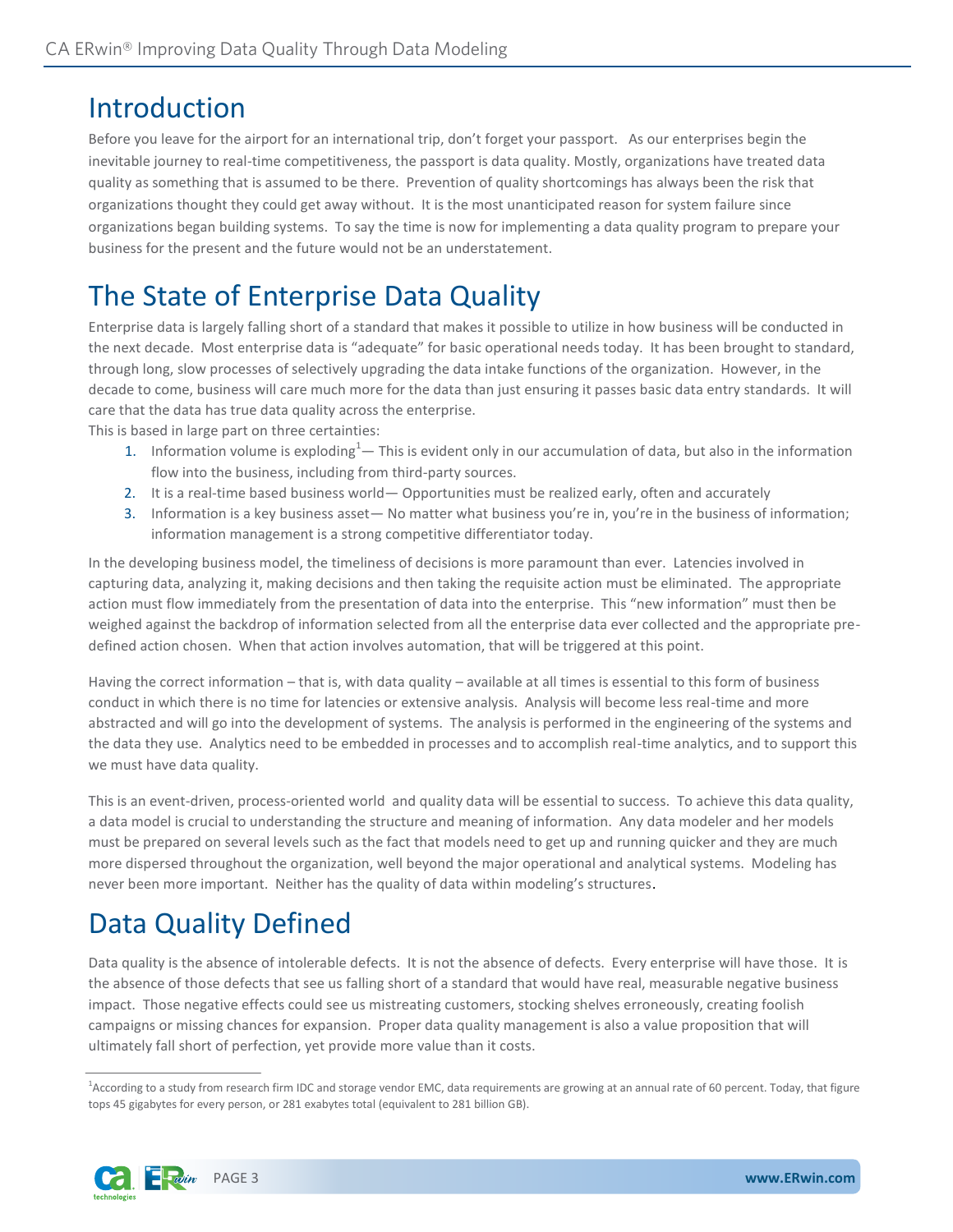All data quality defects fall into a set of 11 broad buckets:

- 1. Lacking integrity of reference between data values across the model
- 2. Entities lack unique identification
- 3. The expectations of the quantity of linked relationships (cardinality) of the data not met
- 4. Expectations of occurrences of field values based on other values (subtype/supertype) not met
- 5. Unreasonable values
- 6. Attributes are used for multiple meanings
- 7. Inconsistent formatting
- 8. Incorrect data
- 9. Missing data
- 10. Miscalculations
- 11. Data that falls outside of its intended codification

By using these categories alongside the articulated business interests, the data quality of a system, or an entire enterprise, can be measured and actions accrued for improvement. However, no such effort should begin with only a data cleanup, which only patches the bad data before the next wave of poor data comes through. So where does data lacking quality come from?

### The Causes of Poor Data Quality

In our haste to build the operational system, many times details such as the quality of the data in use is an afterthought. The goal is throughput of transactions. Putting gates up on the data entry process is not even a consideration. Yet, from an enterprise perspective, that entered data is more valuable than it ever was.

Information, as a competitive battleground, now has dozens of times over more uses than a couple of decades ago, when business was all about the transactions. Now, that single piece of data entry can be used in dozens of applications, whether or not it is physically replicated or not. The value of data entry to the initial receiving system is about 10% of the value of that data to downstream systems and the enterprise. However, most current data quality solutions focus on data cleanup.

This requires cooperation across the enterprise to meet enterprise goals. Data entry, more important than ever, now needs to be incented for quality measures instead of just quantity measures. Often, it just takes some oversight or cooperation to achieve data quality right at the point of entry. It takes influence from the data modeling discipline into the data entry process.

o be successful in the next decade requires planning for the next decade. It means planning what the organization will look like (markets, size, geography, etc.) and developing the commensurate plans to get there. These plans are lost without a hyper focus on the information of the organization. Such plans must have a strong focus on data modeling, data quality, data architecture and data entry. Data modeling and quality are attended to by organizations with a vision of success in the next decade.

# Modeling Cures for Data Quality Assurance Modeling for Data Entry

Fixing data quality problems through improved modeling of the data entry systems is effective and often overlooked. Data enters environments in a variety of ways. Data that is entered, received in any way, or calculated, needs to be properly modeled if data is to realize its potential for the enterprise.

Suppose a data entry analyst was under-trained and in a rush and standing in front of a customer taking the usual information when the customer springs something new into the profile – she lives in an apartment. This analyst looks for about two seconds across his screen, sees nothing that says 'apartment number', but remembers he has seen a field that he used to use but, as time has gone on and he has not seen the benefit, he has chosen personally to quit using. That field is *birthdate*. So now the apartment number is in the *birthdate* field, in violation of rule 11 above, the analyst is on to the next customer and he has sent a worse headache to headquarters than the usual headache he sends when he doesn't fill out *birthdate*. One day the organization will want to become a real-time, analytical competitor in order to keep up with

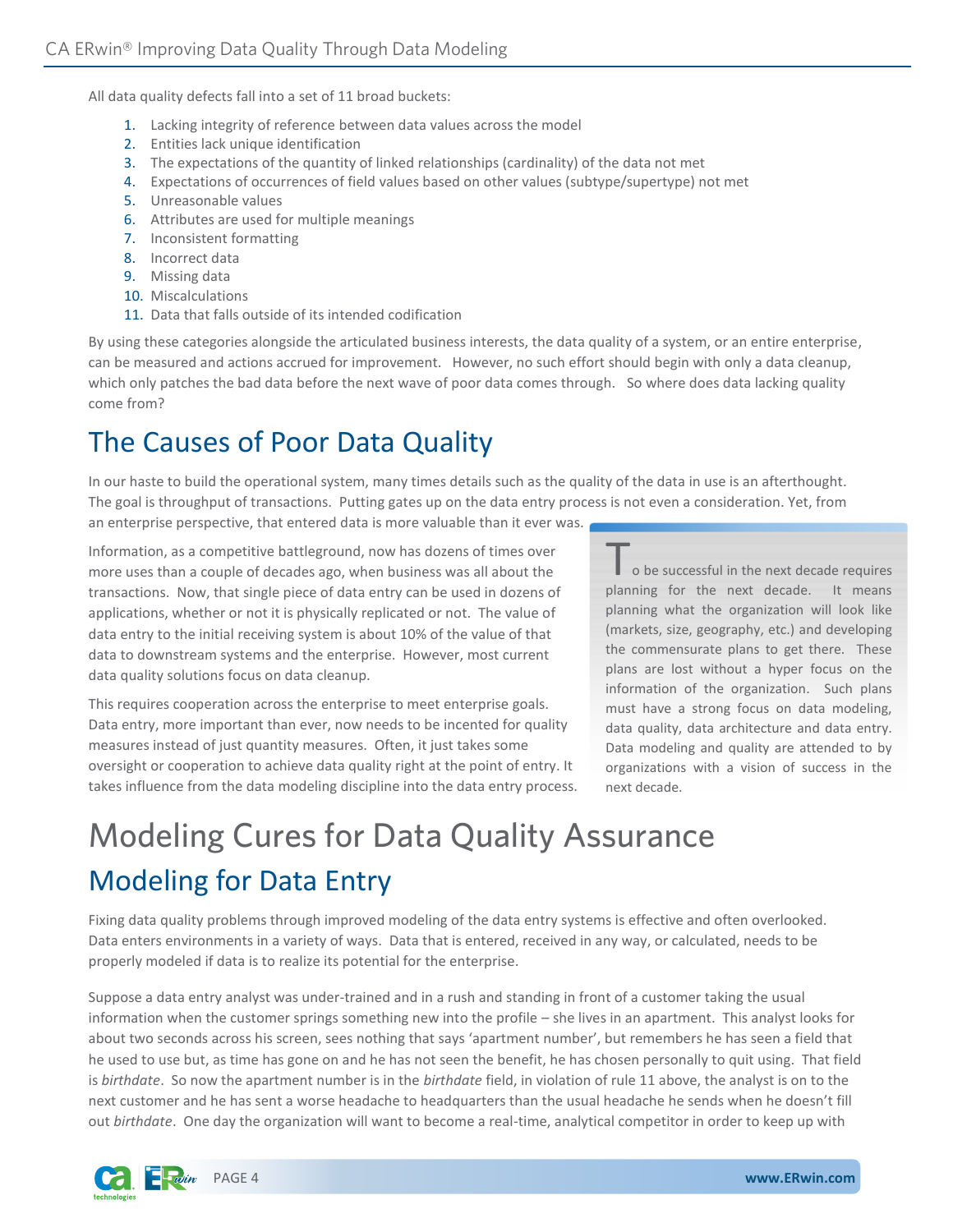the competition. It will want to know the ages of its customers. However, it will find it is extremely hampered by the practices it has let into its data entry systems.

The developer of the data entry screen had intended that apartment number simply be appended to the address field, as in "123 Main Street, Apt. 55". But this detail was not in the training and it was not evident by looking at the screen in the way it will be used in the real world. Given the sometimes low tenure and commitment of the analyst, it may be necessary to add some constraints in the data model to protect us from ourselves.

It used to be that operational systems were hands-off to any interests beyond support of quick data entry. Well-intended speed-up measures like removing drop-down lists and referential integrity had the predictable knock-on effect of lowering overall data quality. When the organization's lifeblood was those transactions, that made sense. Now that the transactions have slowed down or otherwise shifted to the competitors and information is the battleground, that strategy doesn't make sense. To those who are skittish about touching operational systems and performance, try harder. The ghost was given up far too easily in the past.

The major data modeling constructs relevant to data entry data quality, which relate to the data quality defect categories are:

- 1. Uniqueness the enforcement that a column will have unique values in it
- 2. Check guarantees that a column's value will fall in a predefined range or list
- 3. Key forcing the integrity of desired references across entities like the existence of the customer before he places an order
- 4. Mandatory forces a true value to be entered into a column
- 5. Default setting a value when none is entered
- 6. Null allowing null (no value) to be used in a column instead of forcing a value

Defaults and null constraints are usually more problematic to data quality when used than when not used because they allow for an abstract value (or null, which is no value) to be used in place of a customized, relevant value.

These major data modeling constructs relevant to data quality are enforced in the organization in its data models. Data models are the most leveragable place in the entire architecture to enforce change. If you get the data model correct by following the above constructs, the data has a much higher chance of having quality. Get the data model wrong and you spawn innumerable downstream workarounds and organization gyrations which run cover for the model shortcomings.

### Accepting External Source Data

The external data marketplace has never been more robust. Organizations are routinely going outside their organizational walls for competitive data, feedback data, market data, customer data, prospect data and as a replacement for the questionable quality of internal data. One major function of external data is to extend the understanding of the customer base by "reverse-appending" the limited/poor information on the customer base with the syndicated marketplace, yielding a more robust customer profile. This external, syndicated data can be purchased data, but there is also the web, which is increasingly a part of the source environment.

In addition to extending the attribute set for existing customers and building prospect lists, external data and logic can be used to deduplicate, or match and consolidate internal lists. Syndicators come in a wide range of sizes. There are large syndicators with mass consumer and business data designed to serve the need for up-to-date, common attributes. There are also numerous syndicators within various industries.

Regardless of the size of the syndicator(s) used or the number of syndicators, when addressing data quality within an organization now and for the next several years, addressing this data source is going to be increasingly important as it becomes a greater percentage of the information comprising the information asset of the organization. Organizations can be lulled into a sense of security with syndicated data and neglect necessary modeling principles at peril.

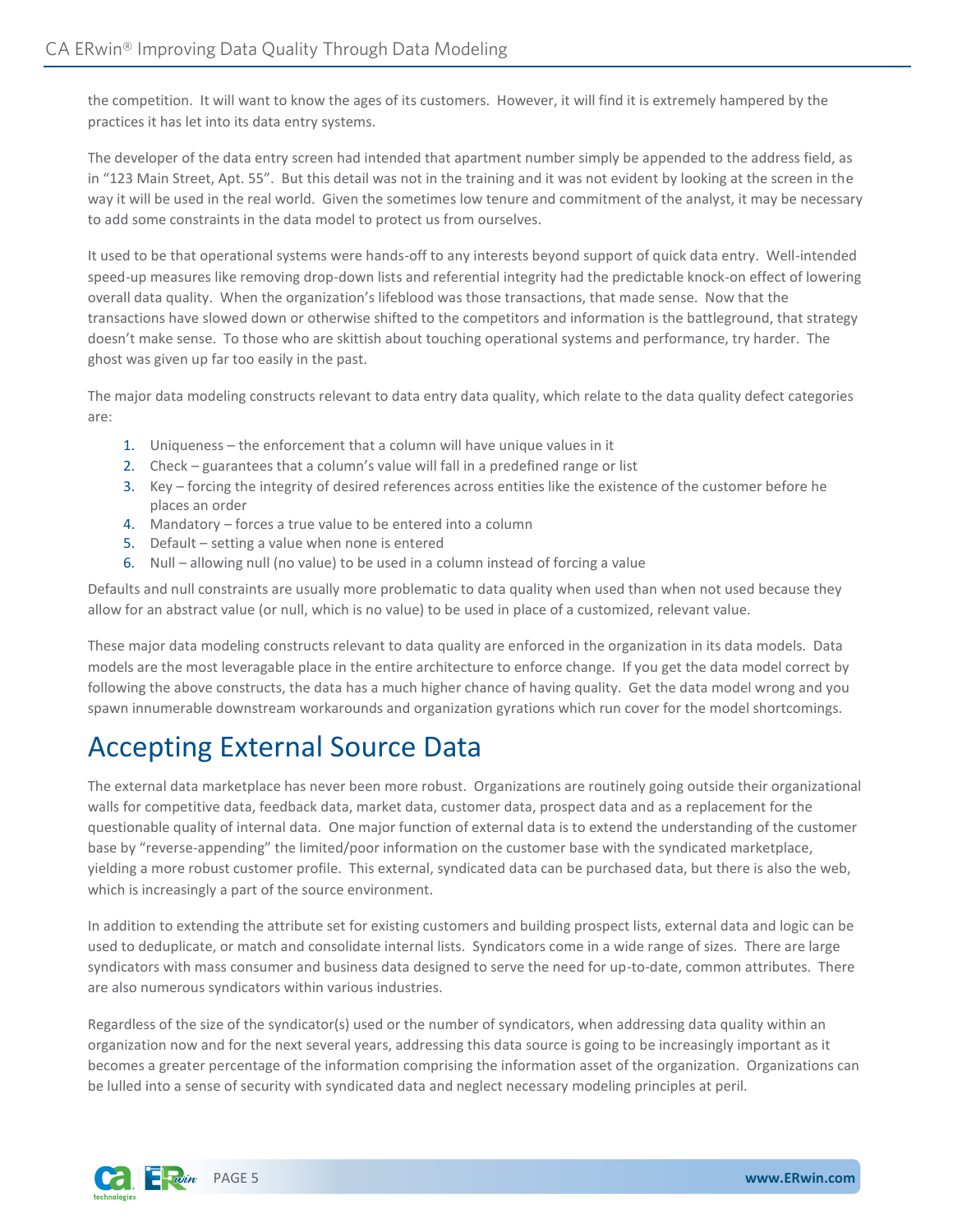Syndicated data is still data and requires no less scrutiny than non-syndicated data. In many ways, much more scrutiny should be applied since less control is established over the information. This scrutiny begins by assessing the nature of how the syndicator arrives at the data that is sold and understanding what the generalizations are that they used in arriving at the data. More than internal data, syndicated data is subject to end user misinterpretation, implementation and integration errors and issues that stem from overlap with internal data.

Models serve the interest of the applications using them and should be built for purpose. Modeling for syndicated data should be built for use and not built with a hyperfocus on the source data from the external data provider. This modeling should follow these practices:

- The model should have assigned a unique value to each customer or other entity being sourced
- Use internally generated unique reference (surrogate keys) for each key value
- Do custom geography and time dimensions, do not necessarily accept these from a syndicator
- Utilize "Slowly changing dimensions" ("type 2 or 3") which are techniques to track changes to data over time to track changes in the entities - don't just rip/replace each time the vendor sends a batch
- Most syndicated data is in alphanumeric data type model numeric metrics (i.e., salary, net worth, birthyear) as numeric
- Communicate, either by naming standards or internally generated definitions known as metadata, the full meaning of a syndicated data item - for example Acxiom's (syndicator)"net worth" is really "Acxiom derived net worth"
- Think twice before using syndicator field names
- Use confidence columns (explained below)

Confidence columns are internally populated columns that are associated with other "real" columns and are populated with the "confidence" that the organization should have in the associated column. It is a number on a scale of 0 to 1, with 0 meaning no confidence to 1 meaning full confidence. As opposed to "cleaning" the data, the idea is to tag the data (potentially in addition to cleaning) upon initial entry into the organization.

Confidence can be part of the column's metadata if the confidence is associated at the column level. This is appropriate when a discovery of the syndicator's method is the overriding factor. For example, you may source a "cigar aficionado" column as part of the customer profile, but have serious reservations about the manner in which the syndicator came to set this flag since you learned they set the flag based on subscription to Cigar Aficionado as opposed to firsthand survey data, based on the metadata definitions in the data model.

Confidence can also be paired with every existence of the column (each row) if the confidence is assessed at the value level. For example, in your analysis of a syndicator's data, you may assess that their data is much better for people on the East Coast than the West Coast.

Until the syndicated marketplace becomes the go-to high-quality source for the data it provides, this will be necessary. Less than full-quality data is valuable, but it is more or less valuable depending on the use of the information. For example, if you had a limited campaign budget, you may choose to market only to those records where the confidence level in the address was > .8.

Although confidence is a concept that is applicable to internal data, it is most appropriate with external data and should be part of any data model receiving valuable, but potentially suspect, data. The bottom line is regardless of data source; good modeling principles need to be adhered to in order to deliver data quality to the organization.

### Modeling for Master Data Management and Data Integration

A growing source of important information in our enterprises is found in master data management (MDM) and other data integration systems. Organizations are increasingly turning to MDM systems to improve data origination processes by

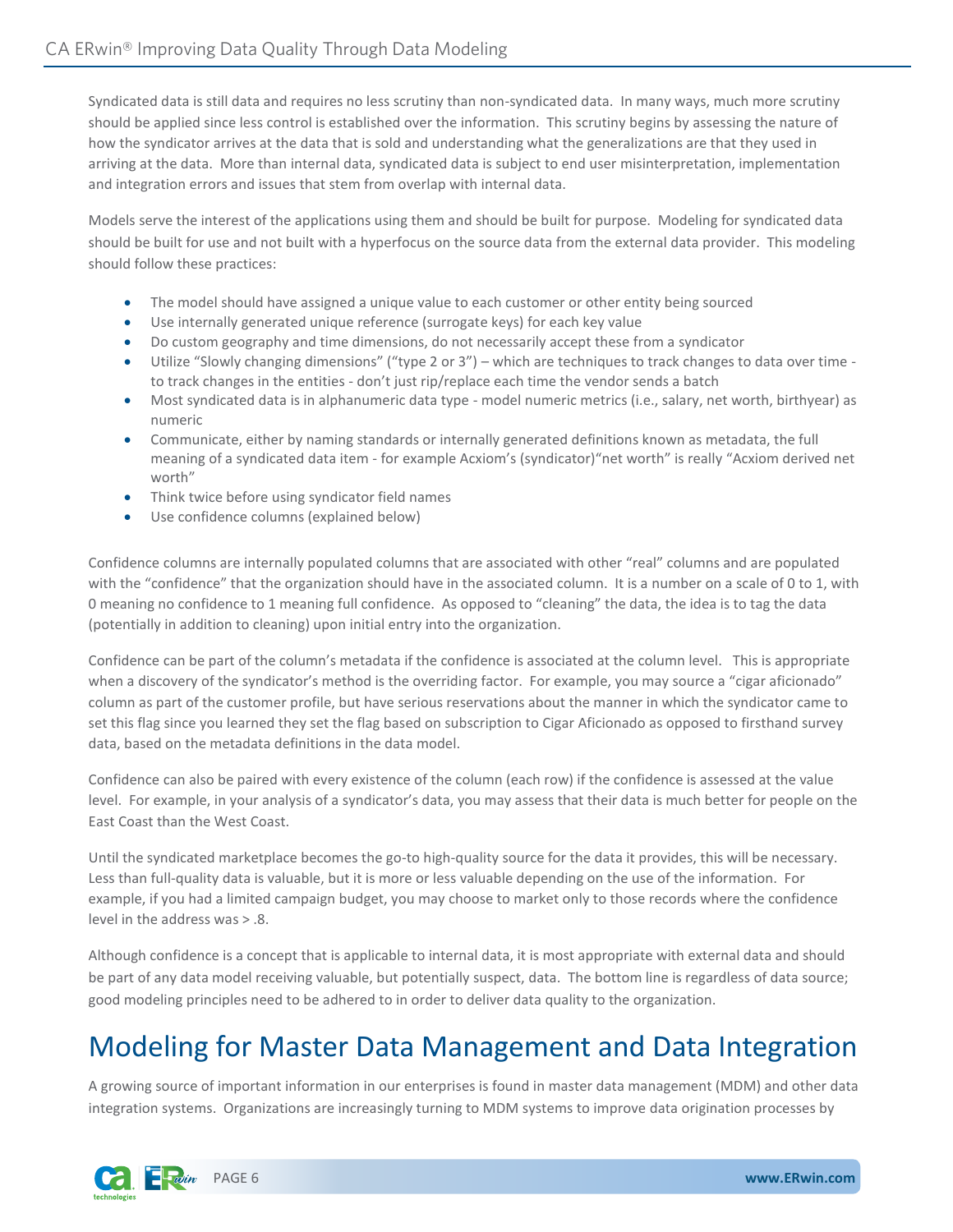utilizing MDM's workflow, data quality and business rule capabilities. MDM systems provide for the management of complex hierarchies in the data, providing access to those hierarchies at any point in historical time. Other systems and projects that integrate data face similar issues, such as consolidation from mergers and acquisitions, data warehouses to support business intelligence, etc.

If well done, MDM systems generate the single version of the truth for the data it masters before any other systems gain access to the data. Then, those environments have systems that are working with the corporately adjudicated master data with high data quality, as opposed to environments where each system is responsible for their own data.

This architecture can have a dramatic effect on enterprise data quality. However, the MDM environment must be modeled well in order to achieve the benefits. You could be moving all kinds of interesting data around the organization with MDM, but if it does not adhere to a high standard of quality, it can all be for naught. Actually, that would be an MDM implementation that would not be worth doing at all.

How many applications could successfully execute their function with dirty data stemming from poorly designed data models? Could cross-selling and up-selling be effective if the customers were not unique and complete or the products at different levels of granularity or with incorrect attribution? Could you do credit card fraud detection or churn management correctly if you did not have the customer's transaction pattern correct? Many of these applications have failed in the past because they were not supported with clean, consistent data and supporting definitions of the business entities such as common definitions of customer, prospect, product, location, part, etc.

Of course, again, the best place to ensure data quality is at the original point of entry. Remediation efforts after that point are more costly and less effective. Many data entry systems, even MDM, allow for free-form data entry, which is a real inhibitor to system success. MDM systems, as much as any system of entry, should fully adhere to the Modeling for Data Entry section above. The modeling may be more important in a MDM system than any other system in the enterprise.

If MDM is not used as a system of entry, but rather as a collection and distribution point for the data, when the data does flow to MDM from its point of entry, data quality can be applied at that time and optionally/preferably shared back to the originating system as well as all subscribing systems.

Finally, it's important to note that given the expansive responsibility of the MDM model, it will be important to model it for the entire enterprise, as opposed to a point need(s). Modeling for the enterprise requires:

- 1. Modeling the data at the lowest grain possible e.g. for every item purchased, not just the overall transaction
- 2. Modeling a superset of enterprise attributes e.g. those interesting to Purchasing, Operations, Marketing, Sales, Service, Product Management, etc
- 3. Modeling business rules from across the enterprise

## Cleaning Up to Get Started

I have talked about the three major sources of modeling opportunities to improve enterprise data quality – data entry systems, syndicated data and master data management systems. I have also talked about the importance of implementing data quality early in the data lifecycle. It's no coincidence that the systems I focused on as having the major enterprise opportunities are those systems that meet data at its points of origination.

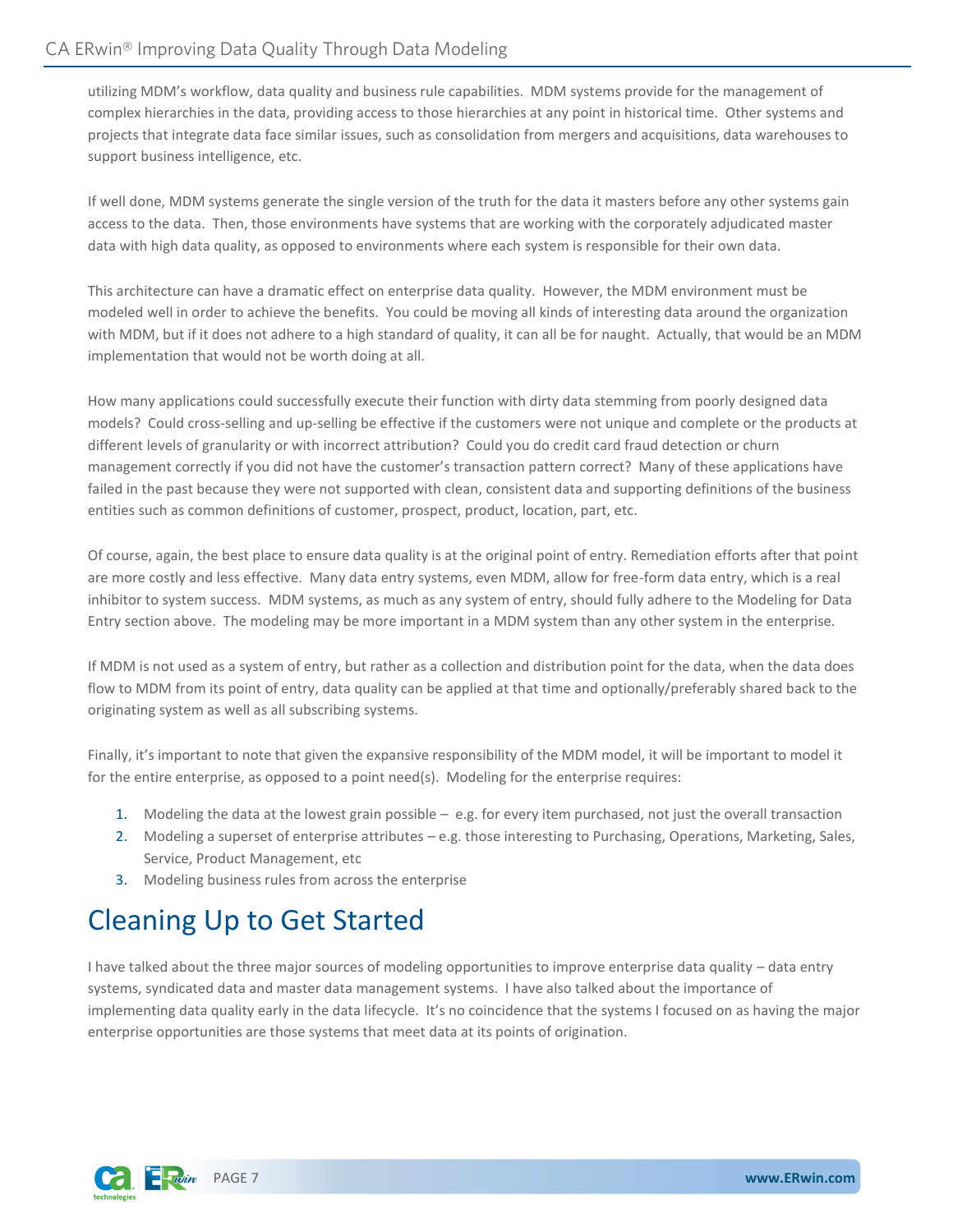However, you may still have terabytes of information sitting in the environment, causing underperformance of systems across the enterprise. To enforce the "new" business rules consistently across all the data will require a cleanup effort. This brings us to the starting gate for physical changes to the data improve enterprise data quality.

Existing structures and their data must be analyzed for fit in the environment after the modeling cures are applied. It is highly desirous that the data quality be consistent across all history and into the future. This means remedying history data (defined as pre-cleansing modeling) to the go-forward standard. This also can mean a set of challenges.

If, for example, you want to constrain future data entry for last names to be at least 2 characters, but you have several that are only 1 character today, something must be done with that data to bring it to standard. If, for example, you wanted to constrain future birthdates to be less than the system date, but you have several that indicate a birth year of 2099, what are you going to do with that data?

Your choices are:

- 1. Clean the data
	- a. Automatically change the data based on rules (if x, then  $y$ )
	- b. Manually send the data to a human console to be studied for what to do
- 2. Nullify the data
- 3. Delete the record

Fields like name in a customer record that, if incomprehensible, would totally invalidate the rest of the record, you cannot just nullify the data. There is a level of poor quality data, such as name of "xxx" that leaves you with nowhere to go with it by itself. From here, you can:

- 1. Give up and delete the record
- 2. Salvage the rest of the record (if it's of high quality) by making the name something like "Unknown"
- 3. Pass the entire record to a human, who can do research with the other fields to come up with the name

No one field's fate should necessarily be decided based solely on that field's value. The adjacent fields must be considered as well.

There are other fields that you would expend less energy into necessary getting correct. One key overriding principle in data modeling for data quality is that you will never get it 100% perfect. You must balance perfection against timelines. A field like *automobile make* may not only be only mildly interesting, it may also be impossible to ascertain should the value be "xxx". For those invalid fields, you would nullify them.

When developing the clean up strategy, it is worth reiterating that the primary source of the modeling decisions in support of data quality is the business interests. These are best represented directly by those in the business with daily, direct triage with the data in question.

Once the cleanup strategy is determined and implemented and the modeling throttles are placed on new incoming data, all based on business interests and forethought tradeoff between timelines and quality, the enterprise will have data quality beyond operations. Effective data modeling chokes off data quality issues before they become mounting challenges to organization goals. The enterprise is ready for the business of the next decade – the business of information – and can channel the data into the timely analytical decision-making required.